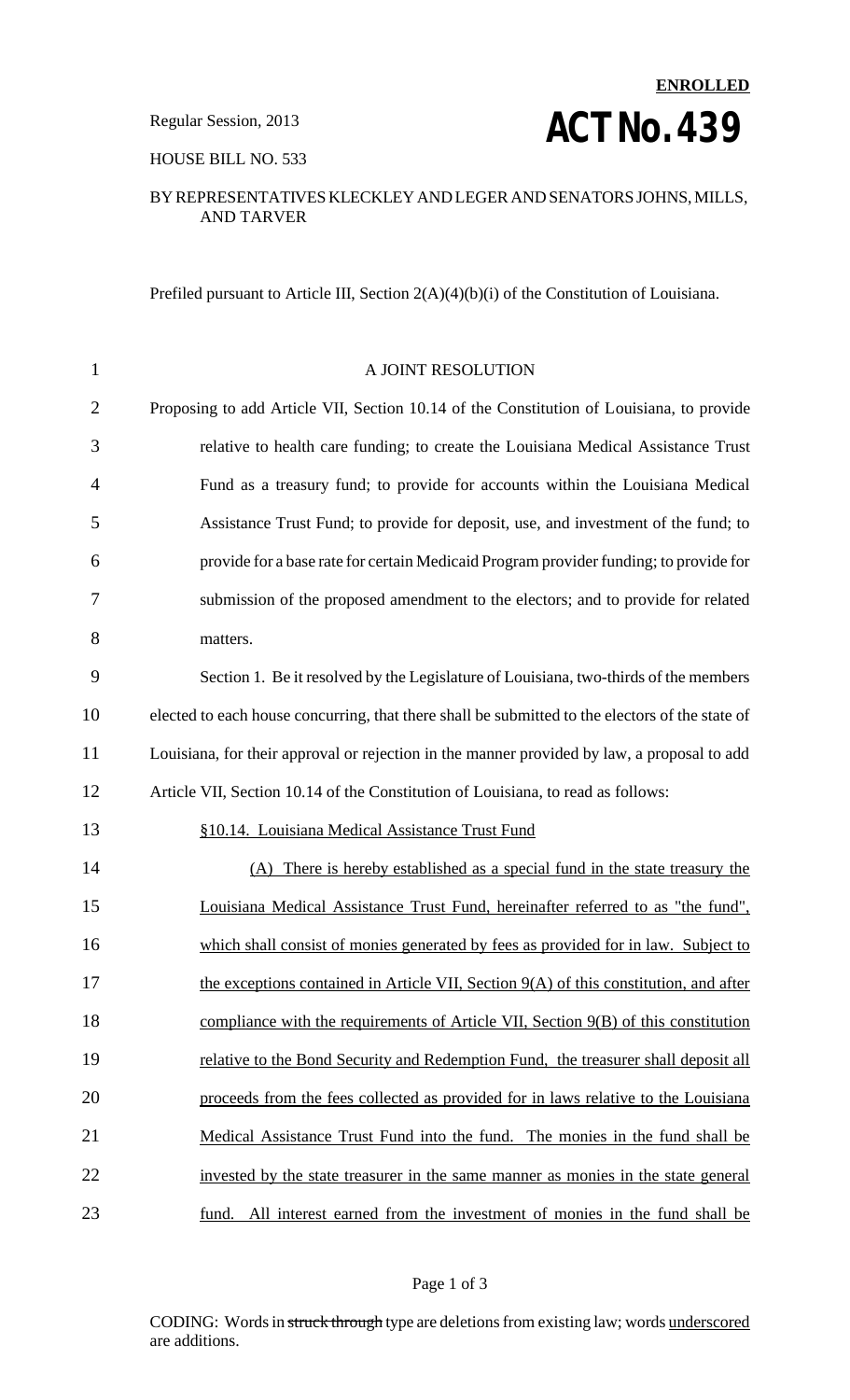| $\mathbf{1}$   | deposited in and remain to the credit of the fund. All unexpended and unencumbered       |
|----------------|------------------------------------------------------------------------------------------|
| $\overline{2}$ | monies remaining in the fund at the close of each fiscal year shall remain in the fund.  |
| 3              | (B) The treasurer is hereby authorized to establish a separate account within            |
| $\overline{4}$ | the fund for each health care provider group in which fees are collected according       |
| 5              | to law. Monies collected from each provider group, and the interest earned on those      |
| 6              | monies, shall be deposited into the account created for that provider group. Any         |
| 7              | monies deposited into the fund from sources not required by law, and the interest        |
| 8              | earned on those monies, shall be deposited into a separate account within the fund,      |
| 9              | hereafter referred to as "the general account".                                          |
| 10             | (C) The legislature is authorized to appropriate monies from the fund only               |
| 11             | if the appropriation is eligible for federal financial participation under Title XIX of  |
| 12             | the Social Security Act, or its successor. The balance of each account shall be          |
| 13             | appropriated for reimbursement of services to the provider group which paid the fee      |
| 14             | into the account in any fiscal year, except monies deposited into the general account    |
| 15             | may be appropriated for any Medicaid Program expenditure.                                |
| 16             | (D) The monies appropriated from the provider accounts in the fund shall not             |
| 17             | be used to displace, replace, or supplant appropriations from the state general fund     |
| 18             | for the Medicaid Program below the amount of state general fund appropriations to        |
| 19             | the Medicaid Program for Fiscal Year 2013-2014.                                          |
| 20             | $(E)(1)$ The legislature shall annually appropriate the funds necessary to               |
| 21             | provide for Medicaid Program rates for each provider group which pays fees into the      |
| 22             | fund that is no less than the average Medicaid Program rates established for Fiscal      |
| 23             | Year 2013-2014 and which may be adjusted annually by establishing the rates of           |
| 24             | inflation, or rebasing if applicable, which rates shall not be negative, to be applied   |
| 25             | to the base rates to establish the new base rates for the next fiscal year as authorized |
| 26             | by law. For the purpose of this Section, "Medicaid Program" shall refer to the           |
| 27             | Louisiana medical assistance program provided for in Title XIX of the Social             |
| 28             | Security Act, or its successor.                                                          |
| 29             | (2) Notwithstanding Article VII, Section 10(F) of this constitution, neither             |
| 30             | the governor nor the legislature may reduce the base rate as provided for in this        |

CODING: Words in struck through type are deletions from existing law; words underscored are additions.